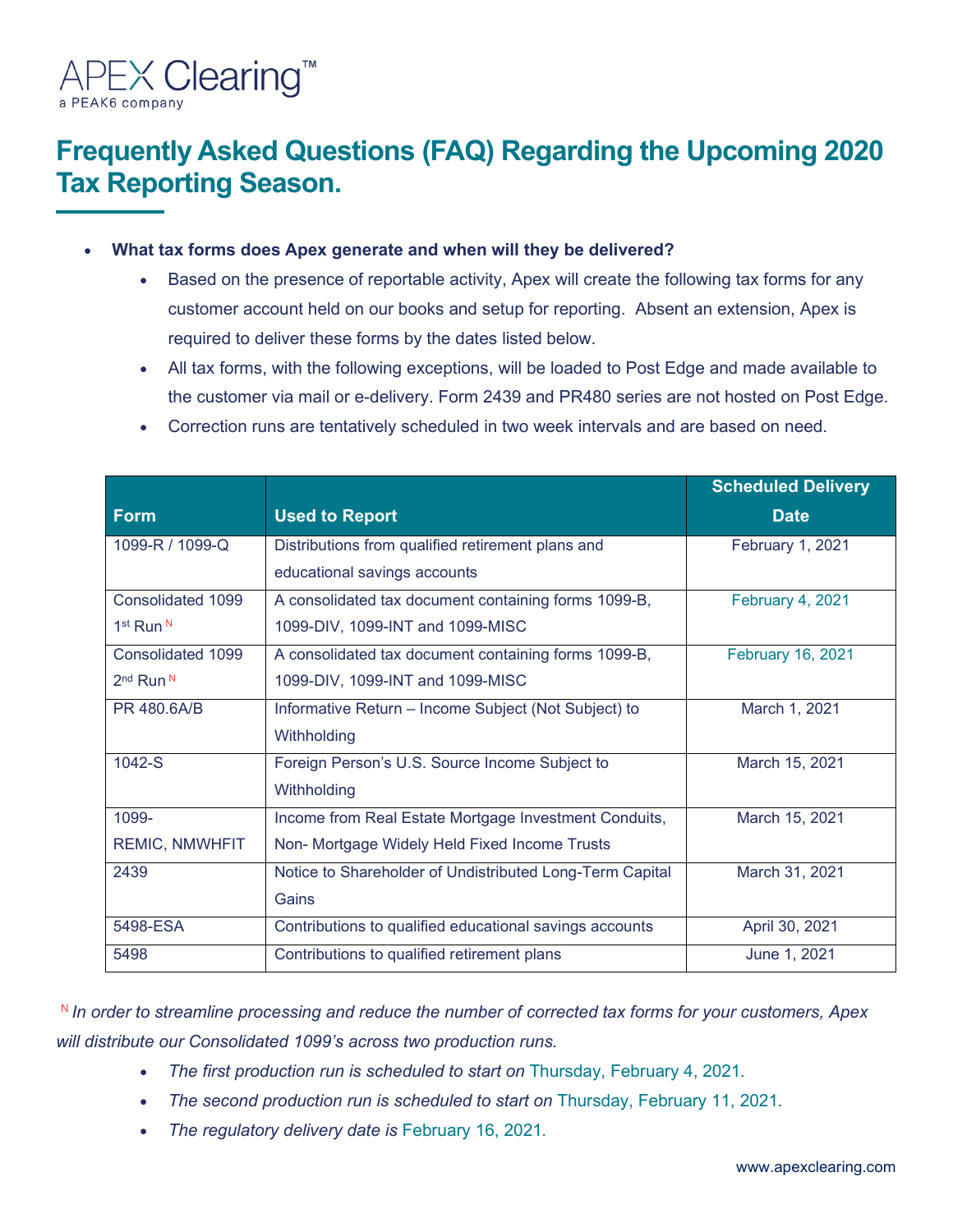

• **Note:** The delivery process may be initiated earlier than indicated to account for production needs and volumes.

# • **Who receives a Consolidated 1099?**

- All individuals receive a Consolidated 1099 if they are United States citizens or legal residents and have had reportable tax activity. In some cases, exempt recipients will receive a Consolidated 1099 due to being charged backup withholding that must be reported to the customer and the IRS.
- Brokers are not required to file, but may file forms 1099-B, 1099-DIV, 1099-INT and 1099-OID for:
	- IRA's
	- Corporations
	- The United States
	- Charitable organizations
	- States or political subdivisions
	- Archer MSA's and health savings accounts, HSA's
- If your customers own mutual funds, Real Estate Investment Trusts (REIT's), Real Estate Mortgage Investment Conduits (REMIC's) or Widely Held Fixed Income Trusts (WHFIT's), they may receive more than one Form 1099 due to income reclassification which could affect their tax return filing dates.
- Additional information about these forms and related topics can be found on the IRS website under [General Instructions for Information Returns.](https://www.irs.gov/pub/irs-pdf/i1099gi.pdf)

# • **What is reported on the different forms?**

# **1099-B**

- Sales or redemptions of securities, futures transactions, commodities, options and barter exchange transactions.
- All sales of full shares regardless of amount will be reported on a Form 1099-B. Fractional shares may be subject to a deminimis reporting if under \$20.00.
- A Form 1099-B will be filed for any person for whom Apex withheld any federal tax for under the backup withholding rules regardless of the amount.
- **Note:** For non-covered securities, the cost basis information provided on your customers' 1099- B is for informational purposes only and is not reported to the IRS. Your customers will be responsible for providing this information when they file their returns.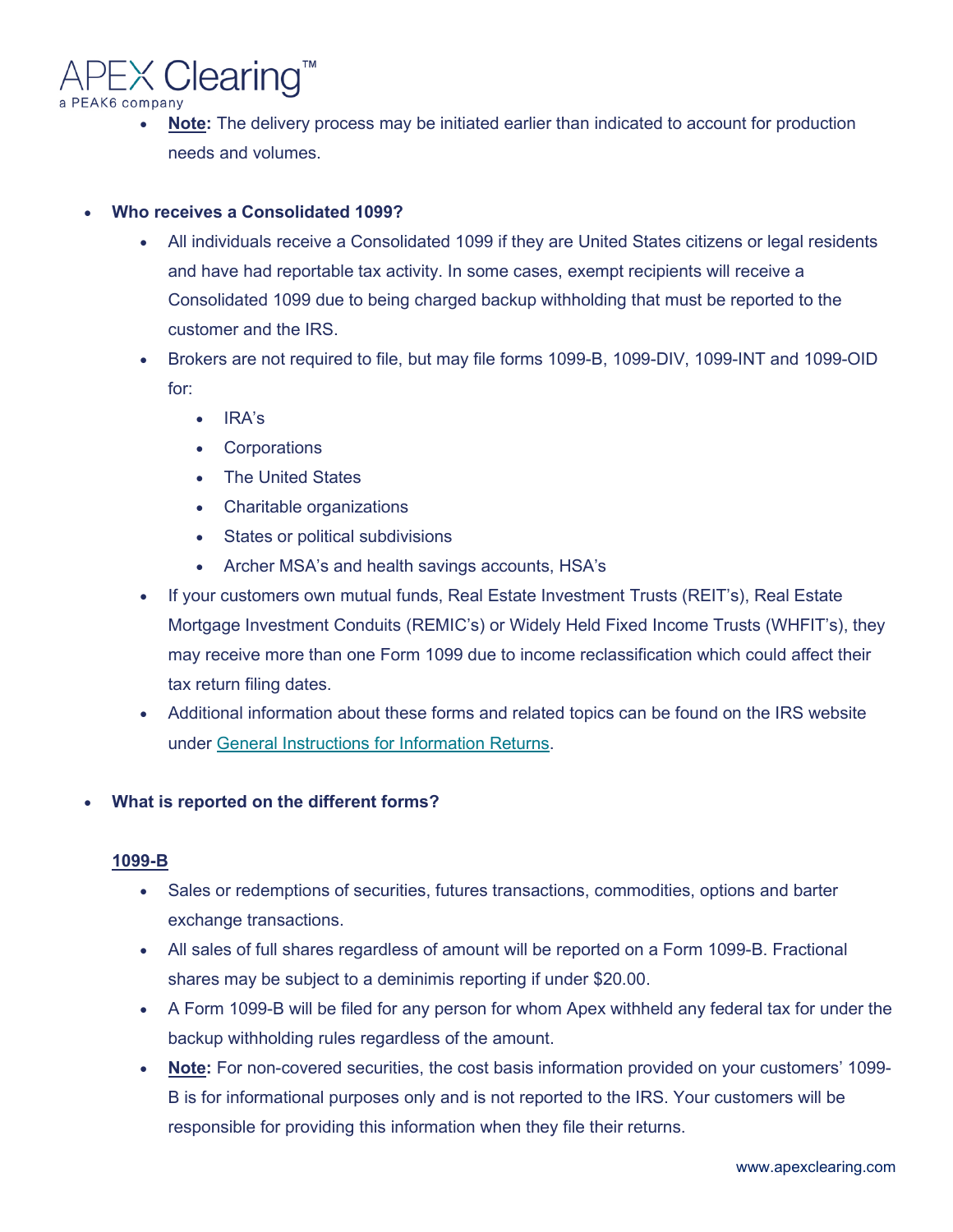

- As a reminder, closing transactions for identical securities and for orders with the same disposition dates will be combined into fewer transactions. This change simplifies the presentation of the information being reported on Form 1099-B to your customers. Please see [AIM 19-12-08 f](https://online.apexclearing.com/(lc3rjqvc4vnzjo452esexv2v)/CorrespondentDocuments/CorrespondentNotices/19_12_08_0158_0234_Form%201099-B%20Important%20Update%20-%20Transaction%20Consolidation.pdf)or additional details. Form 1099-B Important Update | Transaction Consolidation
- Instructions:<https://www.irs.gov/pub/irs-prior/i1099b--2020.pdf>

#### **1099-DIV**

- Distributions such as dividends, capital gain distributions, or nontaxable distributions, that were paid on stock and liquidation distributions.
- Only amounts of \$10.00 or more for distributions paid on stock, or \$600 or more for liquidations are required to be reported on the form.
- File Form 1099-DIV for any person for whom you withheld and paid any foreign tax or from whom you withheld (and did not refund) any federal income tax under the backup withholding rules regardless of the amount.
- Instructions:<https://www.irs.gov/pub/irs-prior/i1099div--2020.pdf>

# **1099-OID (REMIC)**

- Original Issue Discount (OID) is the excess of an obligation's stated redemption price at maturity over its issue price (acquisition price for a stripped bond or coupon).
- File Form 1099-OID if the total daily portions of OID for a holder is at least \$10.00 and you are any of the following:
	- An issuer with any bond outstanding or other evidence of indebtedness in registered or bearer form issued with OID;
	- An issuer of a certificate of deposit (CD) made, purchased, or renewed after 1970 if the CD has OID and a term of more than 1 year (see Caution, later).
	- A financial institution having other deposit arrangements, such as time deposits or bonus-savings plans, if the arrangements have OID and a term of more than 1 year.
	- A broker or other middleman holding an OID obligation, including CDs, as nominee for the actual owner.
	- A trustee or middleman of a Widely Held Fixed Investment Trust (WHFIT) or widely held mortgage trust (WHMT).
	- A Real Estate Mortgage Investment Conduit (REMIC), a holder of an ownership interest in a financial asset securitization investment trust (FASIT), or an issuer of a collateralized debt obligation (CDO).
- File Form 1099-OID for any person for whom you withheld and paid any foreign tax on OID or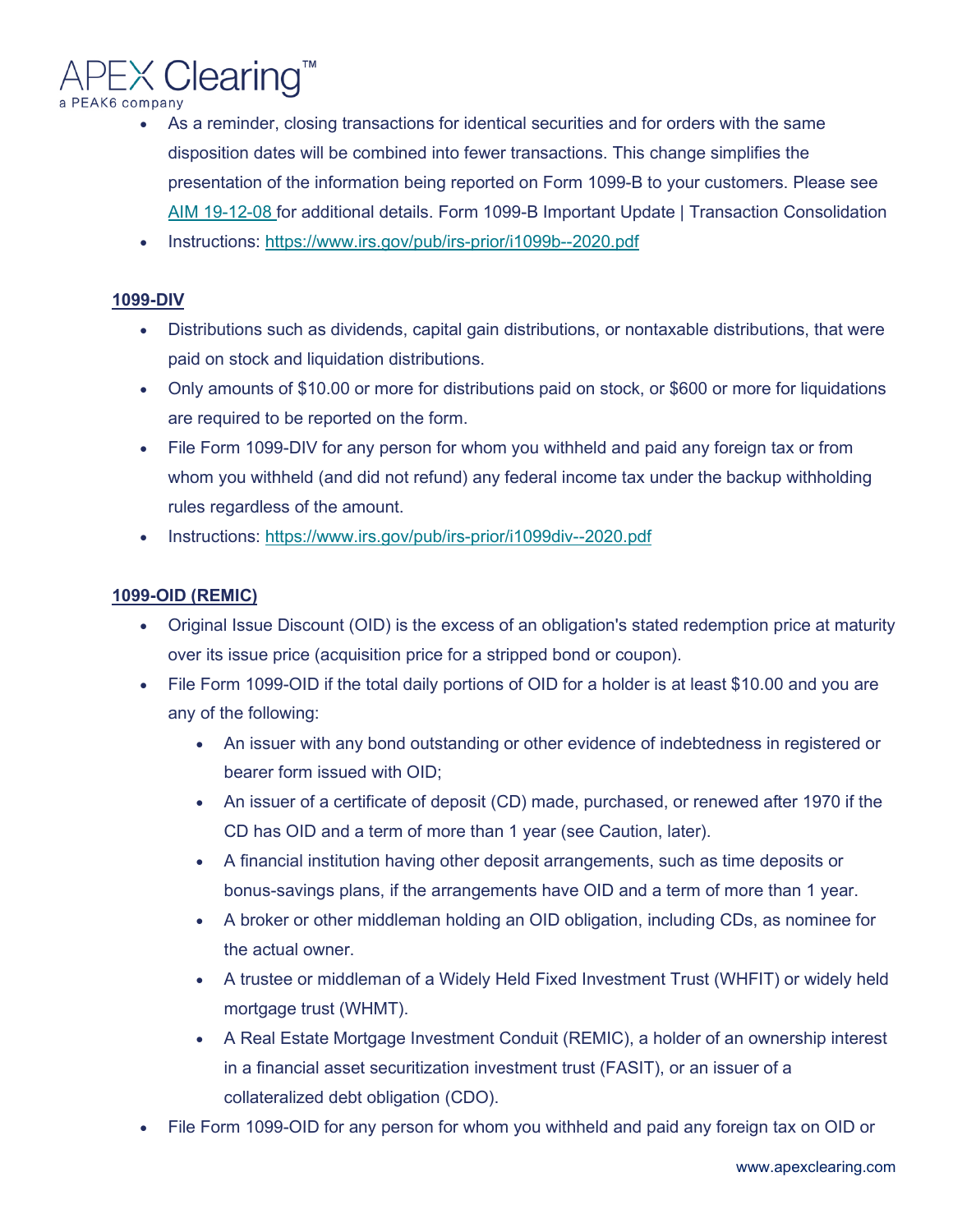

from whom you withheld (and did not refund) any federal income tax under the backup withholding rules even if the amount of the OID is less than \$10.00.

- What's new for 2020:
	- Form 1099-OID and its instructions have been converted from an annual revision to continuous use. Both the form and instructions will be updated by the IRS as needed.
- Instructions:<https://www.irs.gov/pub/irs-prior/i1099int--2020.pdf>

#### **1099-INT**

- All interest income that is not already reported on other forms will be reported here.
- Amounts \$10.00 or more are reported.
- File Form 1099-INT for any person for whom you withheld and paid any foreign tax or from whom you withheld (and did not refund) any federal income tax under the backup withholding rules regardless of the amount.
- Instructions:<https://www.irs.gov/pub/irs-prior/i1099int--2020.pdf>

#### **1099-MISC**

- At least \$10.00 in royalty payments, broker payments, in lieu of dividends or tax-exempt interest.
- At least \$600.00 in miscellaneous income.
- What's new for 2020:
	- Due to the creation of Form 1099-NEC the IRS has revised Form 1099-MISC. Updates to this form can be found on the IRS website. Additional details can be found on the official instructions. Link below.
- Instructions:<https://www.irs.gov/pub/irs-prior/i1099msc--2020.pdf>

#### **1099-R**

- Used to report distributions from retirement or profit-sharing plans, any IRA, insurance contracts, and IRA re-characterizations (including payments reported pursuant to an election described in Regulations section 1.1471-4(d)(5)(i)(B) or reported as described in Regulations section 1.1471-4(d)(2)(iii)(A)).
- What's new for 2020:
	- Distributions for qualified birth and adoption. Section 113 of the Setting Every Community Up for Retirement Enhancement Act of 2019 (SECURE Act), which is Division O of the Further Consolidated Appropriations Act, 2020 (P.L. 116-94), added section  $72(t)(2)(H)$ . This new section provides for a distribution of up to \$5,000 for a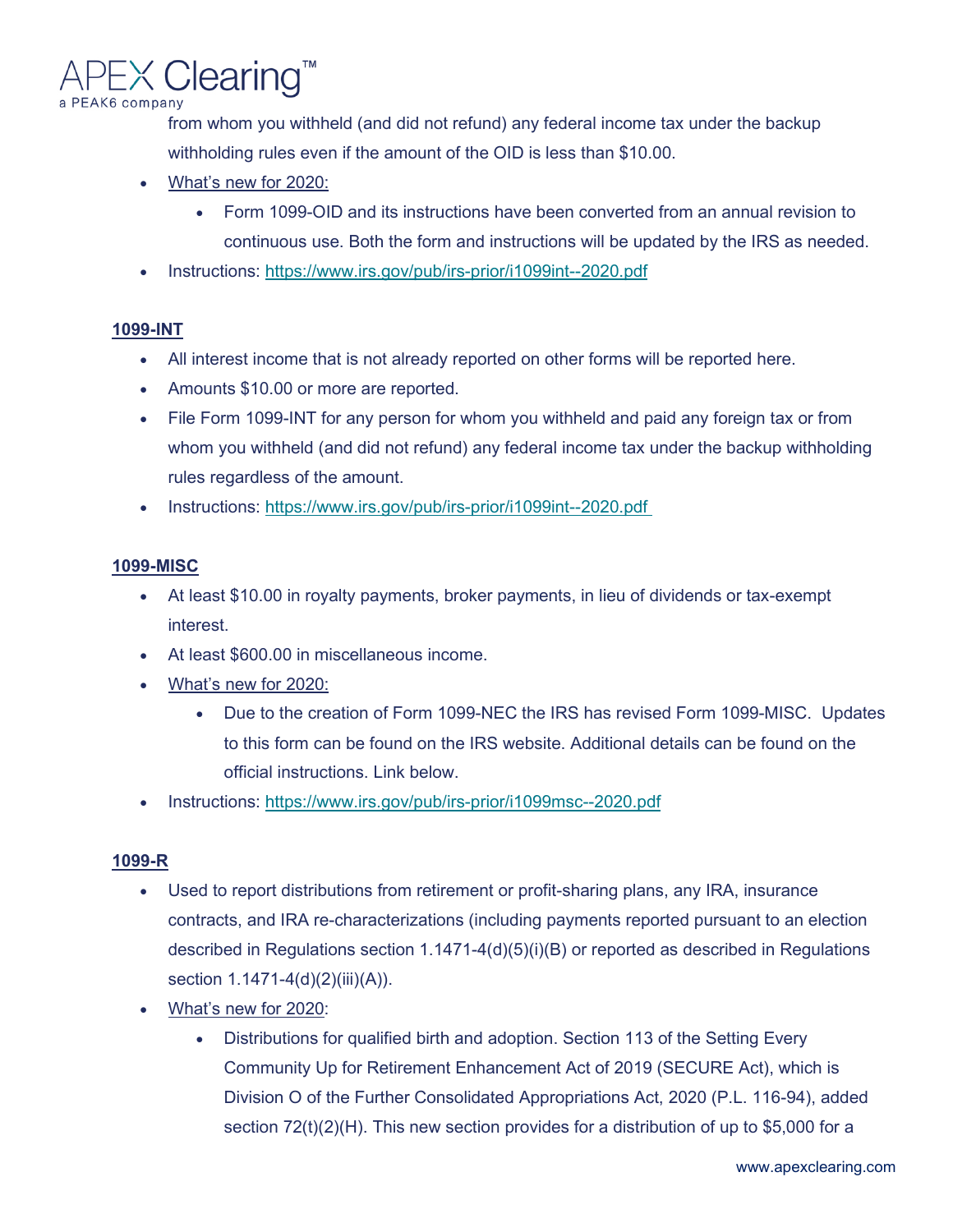

qualified birth or adoption that is exempt from the 10% early distribution tax and that can be repaid.

• Instructions:<https://www.irs.gov/pub/irs-prior/i1099r--2020.pdf>

# **5498**

- Used to report retirement plan contributions (including rollover contributions) to any individual retirement arrangement, including a SEP, SIMPLE, and Roth IRA; Roth conversions; IRA recharacterizations; and the fair market value of the account.
- For information about IRAs, see IRS Publications,  $590-A^*$ ,  $590-B^*$ , and  $560^*$ .
- What's new for 2020:
	- A new payment code has been added, "BA" for reporting a repayment of a qualified birth or adoption distribution. Additional details can be found on the official instructions. Link below.
- Instructions:<https://www.irs.gov/pub/irs-prior/i1099r--2020.pdf>

# **1099-Q**

- Used to report distributions from qualified education programs (Under Sections 529 and 530).
- Instructions: [https://www.irs.gov/pub/irs-prior/i1099q--2020.pdf\\*](https://www.irs.gov/pub/irs-prior/i1099q--2020.pdf)

#### **5498-ESA**

- Used to report contributions made to Coverdell education savings account (ESA). For more information about Coverdell ESAs, see [IRS Publication 970\\*](https://apps.irs.gov/app/picklist/list/priorFormPublication.html;jsessionid=mt0hEXMHbsyzOp4-t47iIwnb.20?value=970&criteria=formNumber&submitSearch=Find).
- Instructions: [https://www.irs.gov/pub/irs-pdf/i5498e\\_20.pdf](https://www.irs.gov/pub/irs-pdf/i5498e_20.pdf)

#### **1042-S**

- Used to report income and withholding from U.S. sources paid to foreign persons (including persons presumed to be foreign) or included in a U.S. payee pool that are reportable under chapters 3 and 4.
- Amounts subject to reporting are amounts from sources within the United States that constitute (a) fixed or determinable annual or periodical (FDAP) income (including deposit interest); (b) certain gains from the disposal of timber, coal, or domestic iron ore with a retained economic interest; and (c) gains relating to contingent payments received from the sale or exchange of patents, copyrights, and similar intangible property.
- What's new for 2020: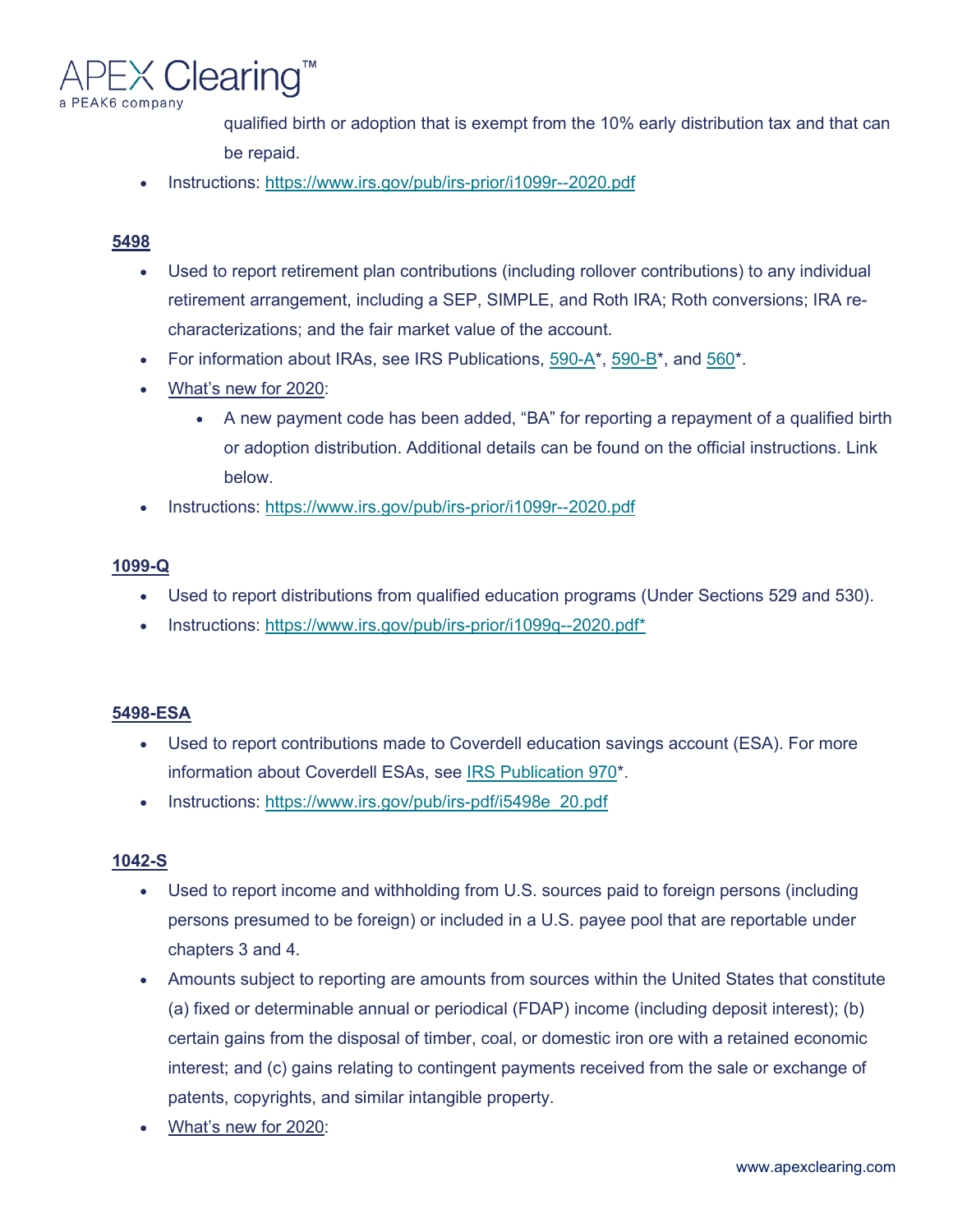

- Withholding and reporting in a subsequent year. A partnership or trust that is permitted to withhold in a subsequent year with respect to a foreign partner's or beneficiary's share of income for the prior year may designate the deposit of the withholding as attributable to the preceding year and in some cases a partnership is provided an extended due date for filing and furnishing Form 1042-S. See the instructions for Box 7c.
- Boxes 3b and 4b (tax rates). The revised backup withholding rate under section 3406 (24%) has been added to the Valid Tax Rate Table.
- Boxes 12b, 12c, 13f, 13g, 15b, 15c, 16d, and 16e (Chapter 3 Status Code). Chapter 3 Status Codes 01 (U.S. Withholding Agent - FI), 02 (U.S. Withholding Agent - Other), and 34 (U.S. Withholding Agent - Foreign branch of FI) have been deleted, and Chapter 3 Status Codes 36 (Foreign Government - Integral Part) and 37 (Foreign Government - Controlled Entity) have been added. Chapter 3 Status Code 19 has been updated from "Government or International Organization" to "International Organization."
- Box 12f (country code). If the withholding agent is a U.S. person or a foreign branch of a U.S. person, filers are now permitted to enter "US" in box 12f (even though "US" is not a code on the list at [https://www.irs.gov/e-file-providers/foreign-country-code-listing-for](https://www.irs.gov/e-file-providers/foreign-country-code-listing-for-modernized-e-file)[modernized-e-file\)](https://www.irs.gov/e-file-providers/foreign-country-code-listing-for-modernized-e-file)
- Instructions:<https://www.irs.gov/pub/irs-pdf/i1042s.pdf>
- **What is Form 8966?** 
	- Form 8966 is used to report information with respect to certain U.S. accounts, substantial U.S. owners of passive NFFEs, specified U.S. persons that own certain debt or equity interests in ODFFIs, and certain other accounts as applicable based on the filer's chapter 4 status. Unless otherwise indicated, Reporting Model 2 FFIs should submit Form 8966 to report on its accounts consistent with instructions for PFFIs.
	- Who must file:
		- PFFI. A PFFI must file Form 8966 to report information with respect to U.S. accounts, accounts held by ODFFIs, and accounts held by recalcitrant account holders (based on the pools described in Part V).
		- U.S. branch of an FFI not treated as a U.S. person. A U.S. branch of an FFI that is not treated as a U.S. person is subject to the same Form 8966 reporting requirements as a PFFI. See Regulations section 1.1471-4(d)(2)(iii)(C).
		- RDCFFI. An RDCFFI must file Form 8966 to report a U.S. account for which it has reporting obligations as a condition of its applicable RDCFFI status. See Regulations section 1.1471-5(f)(1)(i) or an applicable Model 2 IGA.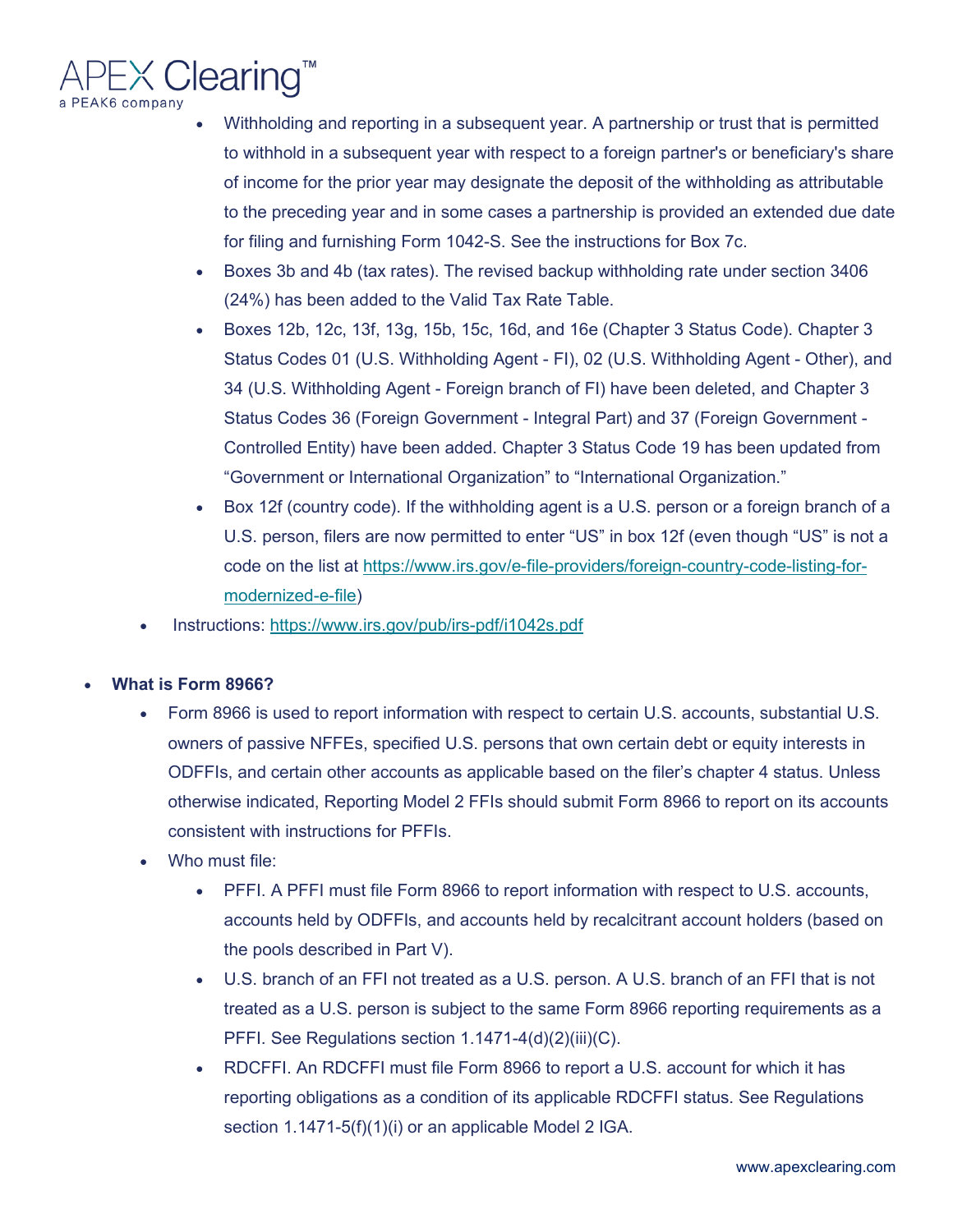

- Related entity or branch described in an applicable Model 2 IGA. A related entity or branch described in an applicable Model 2 IGA must file Form 8966 to report a U.S account to the extent permitted under the relevant laws pertaining to the branch or FFI.
- Reporting Model 2 FFI. A Reporting Model 2 FFI must file Form 8966 to report information with respect to U.S. accounts, accounts held by ODFFIs, and nonconsenting U.S. accounts (based on the pools described in the instructions for Reporting Model 2 FFIs in Part V).
- Qualified Intermediary (QI), Withholding Foreign Partnership (WP), or Withholding Foreign Trust (WT). A QI, WP, or WT must file Form 8966 to report on its accounts, partners, beneficiaries, or owners, as applicable and as provided in its QI, WP, or WT agreement.
- Direct Reporting NFFE. A Direct Reporting NFFE must file Form 8966 to report its substantial U.S. owners or report that it has none. See Regulations section 1.1472-  $1(c)(3)$ .
- Instructions: [https://www.irs.gov/pub/irs-pdf/i8966.pdf \\*](https://www.irs.gov/pub/irs-pdf/i8966.pdf)
	- For the latest information about developments related to Form 8966 or its instructions, such as legislation enacted after they were published, go to [IRS.gov/Form8966.](https://www.irs.gov/forms-pubs/about-form-8966)

# • **What is backup withholding?**

- Backup withholding requirements are governed by the IRS and are required to be enforced by all withholding agents on all nonexempt individuals and entities.
- Backup withholding is required to be reported on the appropriate Form 1099 regardless of the amount withheld. The \$10.00 deminimis rule does not apply when backup withholding has occurred.
- As a reminder, the current backup withholding rate is 24%. Additional information can be found at on the IRS website under topic 307, [http://www.irs.gov/taxtopics/tc307.html.](http://www.irs.gov/taxtopics/tc307.html)
- **How does a corporation report earnings when no 1099s are received?**
	- C-Corporations are generally responsible for reporting any earnings that they receive based on financial statements that the company reports. S-Corporations, if declared, will receive a 1099 for their covered trading activity from Apex Clearing Corporation.
- **What happens when a client has the wrong TIN reported on the 1099?**
	- Please have the broker contact Apex Clearing's Tax department so it can be corrected and a new form can be generated with the correct TIN.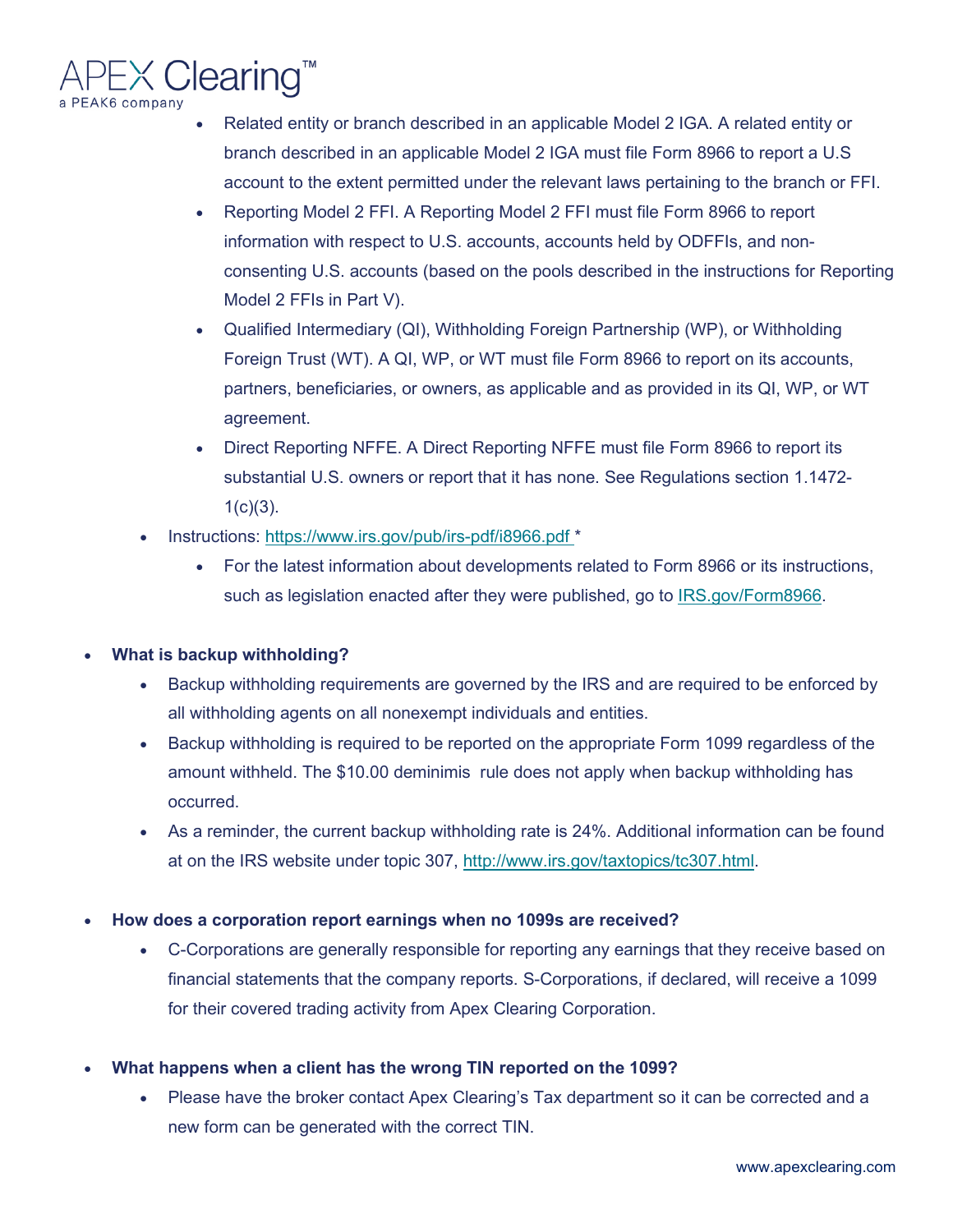$EX$  Clearing<sup>\*\*</sup> a PEAK6 company

- In order to help alleviate these types of issues, you may wish to review and validate your account setups.
- **How can I correct my cost basis that is reported on my 1099?** 
	- If the cost basis information that is reported on your Form 1099-B is incorrect, you can report a correction to the IRS using Form 8949.
	- Instructions:<https://www.irs.gov/forms-pubs/about-form-8949>

# • **How do I make a Mark to Market election?**

In order to elect Mark to Market reporting, the customer will need to provide a notice that they have made a valid and timely mark to market election under section 475. They must specifically identify the account from which the securities were sold as containing only securities subject to this election. If the customer's election was made by filing a statement with their return, if possible, we would like a copy of that statement along with the signed, written notice. Please keep in mind that this election cannot be retroactively applied. It is effective from the point in time that it is received and acknowledged for by Apex Clearing going forward.

# • **Are there any updates for Turbo Tax?**

- All customers with reportable information will be able to import their Consolidated 1099 information directly into Turbo Tax. In order to download this information, your customers will need to follow Intuit's on screen instructions.
- For your customers that utilize Turbo Tax, please note that the application contains data import limitations.
	- If there are more than 500 1099-B transactions per return, then the customer will need to utilize the desktop software version which can accommodate up to 2,200 1099-B transactions per return.
	- If the customer has a total number of transactions that exceeds these limits, they will not be able to use Turbo Tax's import function and may have to utilize other means to file their return.

# • **What is a wash sale?**

- The IRS does not allow you to deduct losses from sales or trades of stock or securities in a wash sale unless the loss was incurred in the ordinary course of your business as a dealer in stock or securities.
- A wash sale occurs when you sell or trade stock or securities at a loss and within 30 days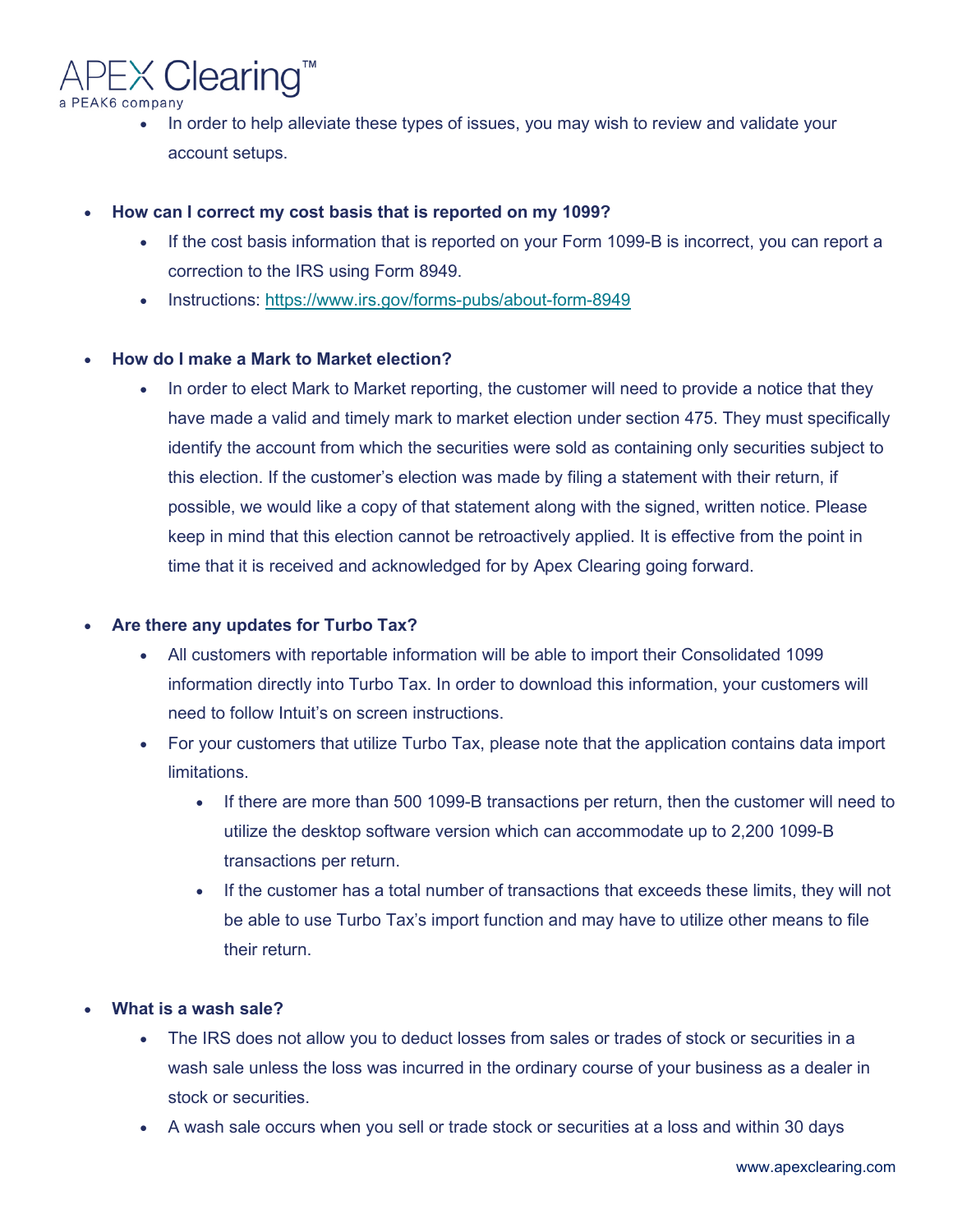# X Clearing" a PEAK6 company

before or after the sale you:

- Buy substantially identical stock or securities,
- Acquire substantially identical stock or securities in a fully taxable trade,
- Acquire a contract or option to buy substantially identical stock or securities, or
- Acquire substantially identical stock for your individual retirement account (IRA) or Roth IRA.
- If you would like additional information about wash sales please see [IRS publication 550.](https://www.irs.gov/forms-pubs/about-publication-550)

# • **Does Apex charge for the mailing of tax forms?**

- Yes, Apex charges a \$5.00 fee for the mail delivery of a tax form that can be provided to the customer via e-delivery. This fee is assessed and charged to the correspondent for any account that requires a mailed tax form.
- E-delivery is an alternative option to avoid this mail delivery fee. E-delivery allows your customers to have faster access to their tax forms and avoids the mailing fee altogether. Contact your customer service representative to learn more about E-delivery.

# • **What cost basis lot relief methods does Apex offer?**

#### **FIFO: First In First Out**

• Tax lot with the oldest purchase date will be sold first. This method ensures that if there are any shares eligible for long-term capital gains treatment, they will be sold first. Non-covered unallocated lots will be sold before non-covered allocated lots.

#### **LIFO: Last In First Out**

• Tax lot with the most recent purchase date will be sold first.

#### **Versus Purchase (VSP) Specific Lot Identification**

• Specific lot identification can be made by including details about the tax lot in the trade trailer. For additional on this lot relief method please contact Apex's Tax Department

#### **HIFO: Highest In First Out**

• Tax lots with the highest cost basis are sold first, regardless of when they were purchased. Because the highest cost basis shares are sold first, this method will harvest tax lots with losses first and then gains. It does not consider LT/ST, so if there is a tie between lots, FIFO is used.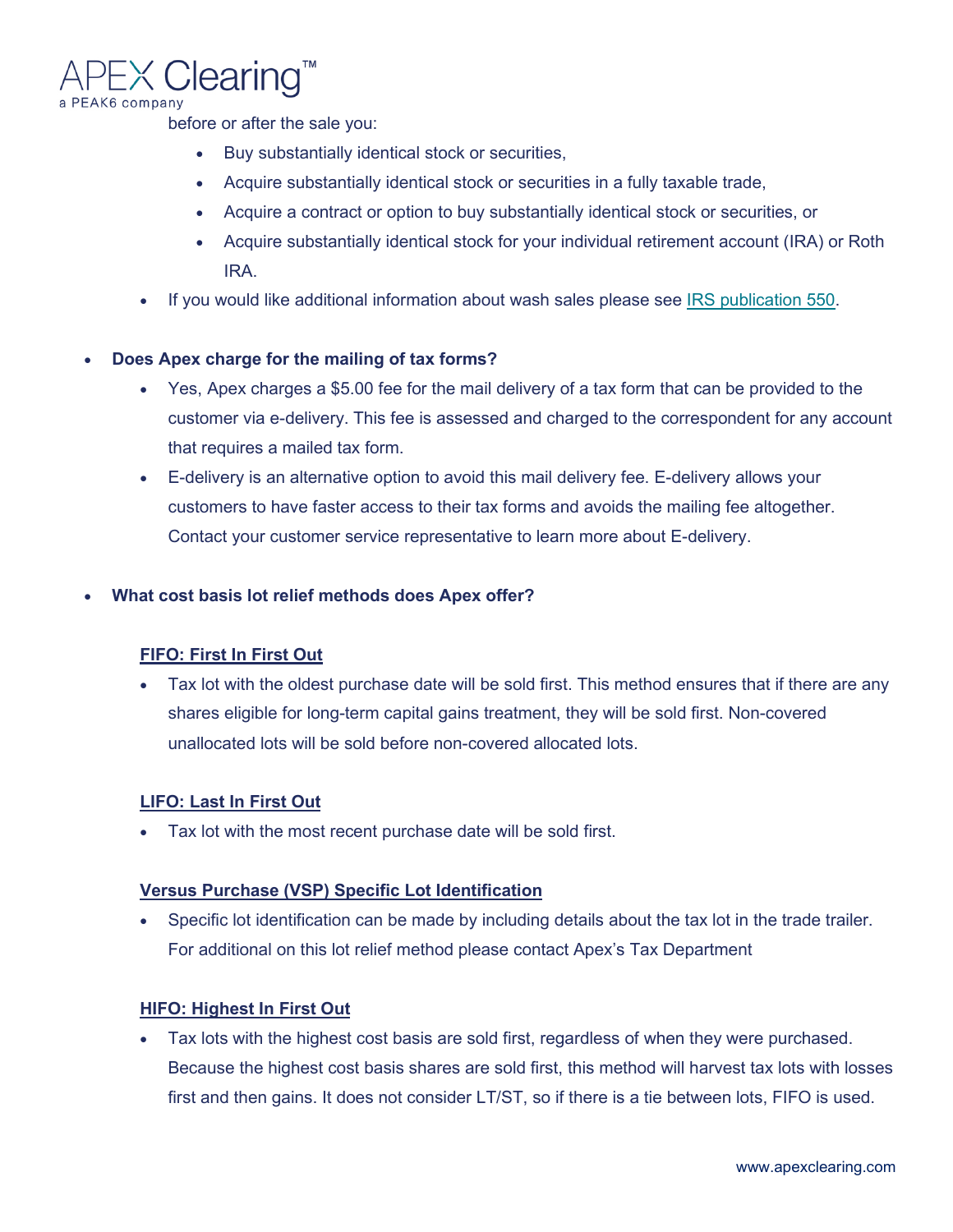

# **MaxGain: Maximum Gain**

- The MaxGain setting will first sell lots that would realize the largest taxable gain. This strategy should be used with care since its ultimate effect is to increase tax burden. The lots are selected in the following order:
	- Short-term capital gains, from biggest gain to the smallest gain
	- Long-term capital gains, from the biggest gain to the smallest gain
	- Long-term zero gain/loss
	- Short-term zero gain/loss
	- Long-term capital loss, from the smallest loss to the biggest loss
	- Short-term capital loss, from the smallest loss to the biggest loss

# **MinTax: Minimum Tax**

- Opposite of MaxGain. Maxit will determine the best lot to sell to minimize tax impact and lower tax burden. The lots are selected in the following order:
	- Short-term capital loss, from the biggest loss to the smallest
	- Long-term capital loss, from the biggest loss to the smallest
	- Short-term zero gain/loss
	- Long-term zero gain/loss
	- Long-term capital gains, from the smallest gain to the biggest
	- Short-term capital gains, from the smallest gain to the biggest

\*Special Note: Regarding MINTAX there are two options

- 1. MINTAX all securities
- 2. MINTAX all securities except Mutual Funds. Average cost for Mutual Funds

# • **Are there any other changes that I should be aware of?**

- As a reminder, [IRS Notice 2017-09 e](https://www.irs.gov/pub/irs-drop/n-17-09.pdf)stablishes a de minimmis Safe Harbor of \$100.00 for information returns corrections. In effect, this change will reduce the number of corrected tax forms that your customers could potentially receive. In previous tax years, Apex applied a \$10.00 threshold for corrections and this change will increase that threshold to \$100.00. For example, if your customer receives a \$50.00 dividend distribution from a mutual fund that is later reclassified as interest income, in previous tax years this would be reclassified to interest income; however, with the implementation of this guideline this distribution will remain dividend income.
- The Internal Revenue Service increased 401(k) contribution limits for the 2021 tax year. Details can be found [here.](https://www.irs.gov/retirement-plans/plan-participant-employee/retirement-topics-401k-and-profit-sharing-plan-contribution-limits)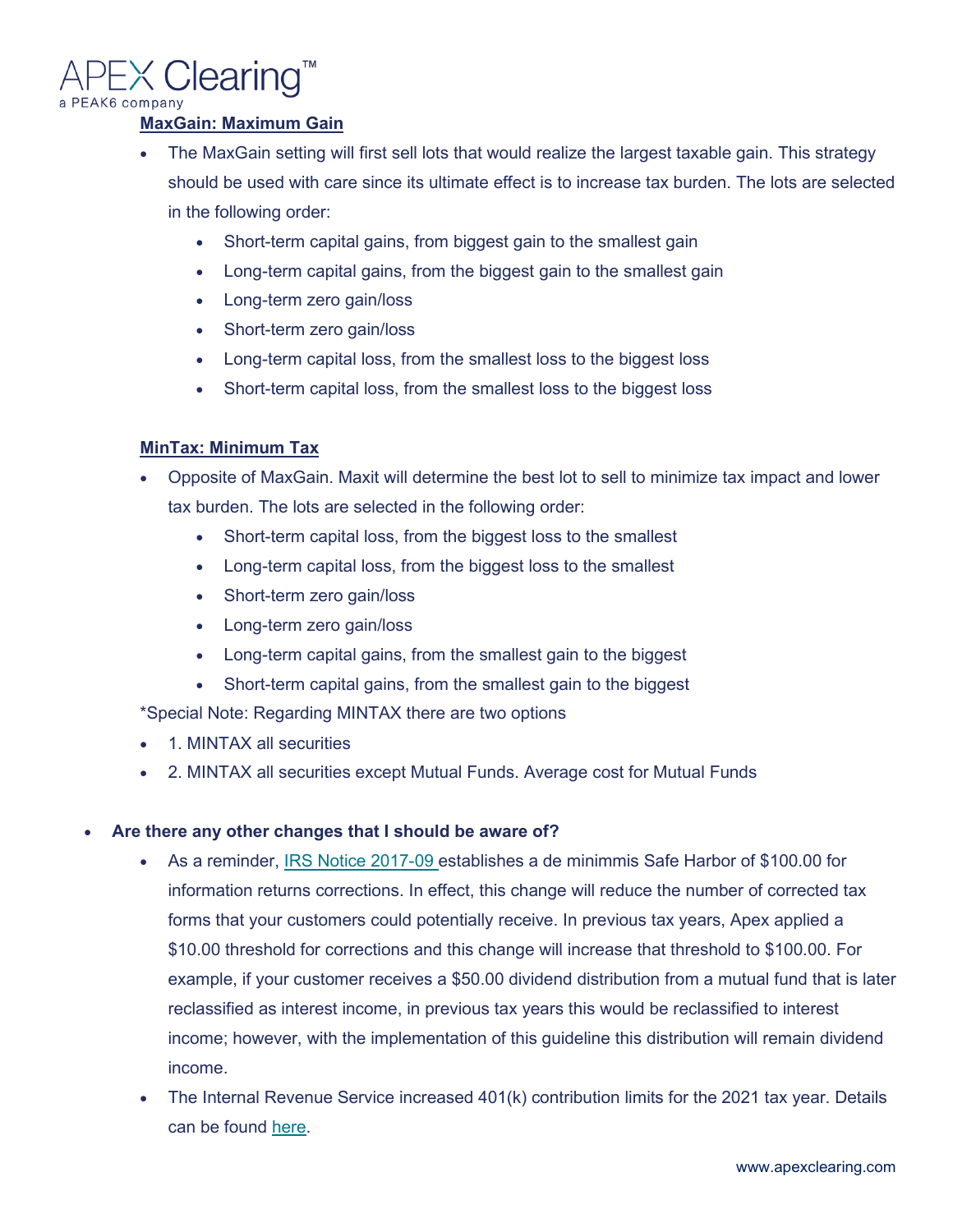$EX$  Clearing" a PEAK6 company

- IRA contribution limits remain the same. Details can be found [here.](https://www.irs.gov/retirement-plans/plan-participant-employee/retirement-topics-ira-contribution-limits)
- Taxpayers who received an [Economic Impact Payment,](https://www.irs.gov/coronavirus/economic-impact-payment-information-center) should keep Notice 1444, Your [Economic Impact Payment,](https://www.irs.gov/newsroom/keep-economic-impact-payment-notice-with-other-tax-records) with their 2020 tax records. They may be eligible to claim the [Recovery Rebate Credit](https://www.irs.gov/newsroom/recovery-rebate-credit) on their tax year 2020 federal income tax return if:
	- they didn't receive an Economic Impact Payment, or
	- their Economic Impact Payment was less than \$1,200 (\$2,400 if married filing jointly for 2019 or 2018), plus \$500 for each qualifying child they had in 2020.
- If a taxpayer did not receive the full amount of the Economic Impact Payment for which they were eligible, they may be able to claim the [Recovery Rebate Credit](https://www.irs.gov/newsroom/recovery-rebate-credit) when they file in 2021. Individuals do not need to complete information about the Recovery Rebate Credit on tax year 2020 Form 1040 or 1040-SR when filing in 2021, unless eligible to claim an additional credit amount.
- New this year, taxpayers who do not itemize deductions may take a [charitable deduction](https://www.irs.gov/newsroom/how-the-cares-act-changes-deducting-charitable-contributions) of up to \$300 for cash contributions made in 2020 to [qualifying organizations.](https://www.irs.gov/charities-non-profits/tax-exempt-organization-search) For more information, read [Publication 526, Charitable Contributions.](https://www.irs.gov/forms-pubs/about-publication-526)

# • **Where can you find additional information?**

- The following documents are available on the IRS website, [www.irs.gov.](https://www.irs.gov/) Several helpful instructions and publications are:
	- [2020 General Instructions](https://www.irs.gov/pub/irs-pdf/i1099gi.pdf)
	- [2020 Instructions for Form 1099-B](https://www.irs.gov/pub/irs-prior/i1099b--2020.pdf)
	- [2020 Instructions for Form 1099-DIV](https://www.irs.gov/pub/irs-prior/i1099div--2020.pdf)
	- [2020 Instructions for Form 1099-INT and 1099-OID](https://www.irs.gov/pub/irs-prior/i1099int--2020.pdf)
	- [2020 Instructions for Form 1099-MISC](https://www.irs.gov/pub/irs-pdf/i1099msc.pdf)
	- [2020 Instructions for Forms 1099-R and 5498](https://www.irs.gov/pub/irs-pdf/i1099r.pdf)
	- [FATCA FAQ's -](https://www.irs.gov/businesses/corporations/frequently-asked-questions-faqs-fatca-compliance-legal) General IRS Website
	- [Publication 509, Tax Calendars](https://www.irs.gov/pub/irs-pdf/p509.pdf)
	- [Publication 550, Investment Income and Expenses\\*](https://apps.irs.gov/app/picklist/list/priorFormPublication.html?resultsPerPage=200&sortColumn=sortOrder&indexOfFirstRow=0&criteria=title&value=Investment+Income+and&isDescending=false)
	- [Publication 551, Basis of Assets](https://www.irs.gov/pub/irs-pdf/p551.pdf)
	- [Publication 575 Pension and Annuity Income\\*](https://apps.irs.gov/app/picklist/list/priorFormPublication.html?resultsPerPage=200&sortColumn=sortOrder&indexOfFirstRow=0&criteria=formNumber&value=Publ+575&isDescending=false)
	- [Publication 590-A, Contributions to Individual Retirement Accounts\\*](https://apps.irs.gov/app/picklist/list/priorFormPublication.html?resultsPerPage=200&sortColumn=sortOrder&indexOfFirstRow=0&criteria=formNumber&value=Publ+590a&isDescending=false)
	- [Publication 590-B, Distributions from Individual Retirement Accounts\\*](https://apps.irs.gov/app/picklist/list/priorFormPublication.html?resultsPerPage=200&sortColumn=sortOrder&indexOfFirstRow=0&criteria=formNumber&value=Publ+590b&isDescending=false)

Please note at the time of hosting this notice, some of the documents referenced above were still pending updates. In those instances, those items have been marked with an asterisk (\*) and the hyperlink provided will